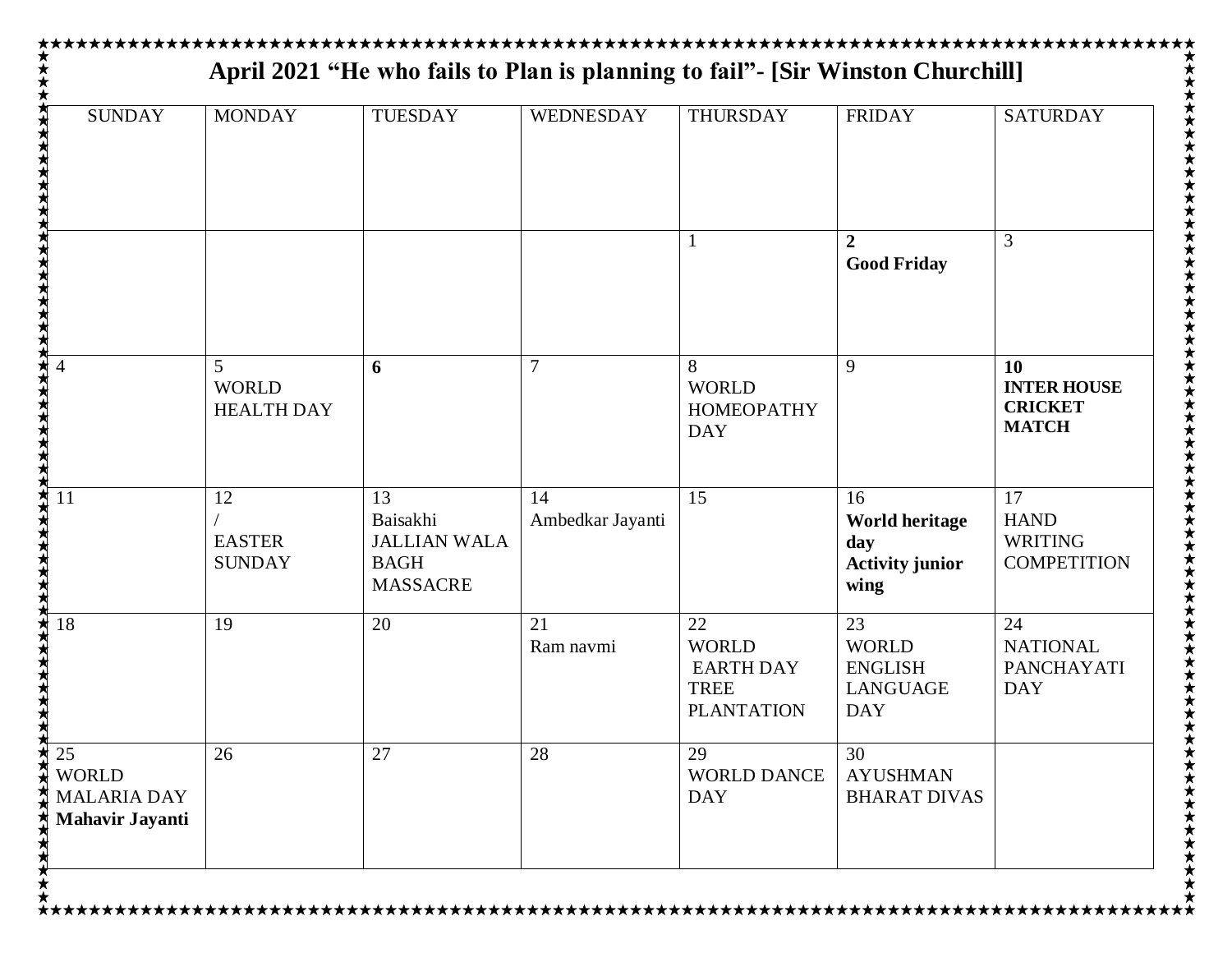| <b>SUNDAY</b>                                      | <b>MONDAY</b>                         | <b>TUESDAY</b>                                           | WEDNESDAY                                                         | <b>THURSDAY</b> | <b>FRIDAY</b>                                                                 | <b>SATURDAY</b>                                                                                                           |
|----------------------------------------------------|---------------------------------------|----------------------------------------------------------|-------------------------------------------------------------------|-----------------|-------------------------------------------------------------------------------|---------------------------------------------------------------------------------------------------------------------------|
| 30<br><b>COMMON</b><br><b>WEALTH</b><br><b>DAY</b> | 31<br>Anti Tobacco day                |                                                          |                                                                   |                 |                                                                               | International labour<br>day<br><b>Talk in Assembly</b><br><b>Inter House</b><br>Football Match                            |
| $\overline{2}$                                     | 3<br>PRESS FREEDOM<br><b>DAY</b>      | $\overline{4}$                                           | $\overline{5}$<br><b>WORLD</b><br><b>ATHELETICS</b><br><b>DAY</b> | 6               | $\overline{7}$<br>Rabinder Nath<br>Tagore birthday<br><b>Talk in Assembly</b> | 8<br><b>WORLD</b><br><b>RED CROSS</b><br>DAY MOTHER DAY<br><b>CELEBRATION</b><br><b>CARD MAKING</b><br><b>COMPETITION</b> |
|                                                    | 10                                    | 11<br><b>NATIONAL</b><br><b>TECHNOLOGY</b><br><b>DAY</b> | 12                                                                | 13              | 14<br>Id- UL- Fitar<br>PARSHURAM<br><b>JAYANTI</b>                            | 15                                                                                                                        |
| 16                                                 | 17<br>World Tele<br>communication day | 18<br><b>WORLD</b><br><b>MUSEUM DAY</b>                  | 19                                                                | 20              | 21                                                                            | 22                                                                                                                        |
| 23                                                 | 24                                    | 25                                                       | 26                                                                | 27              | 28                                                                            | 29                                                                                                                        |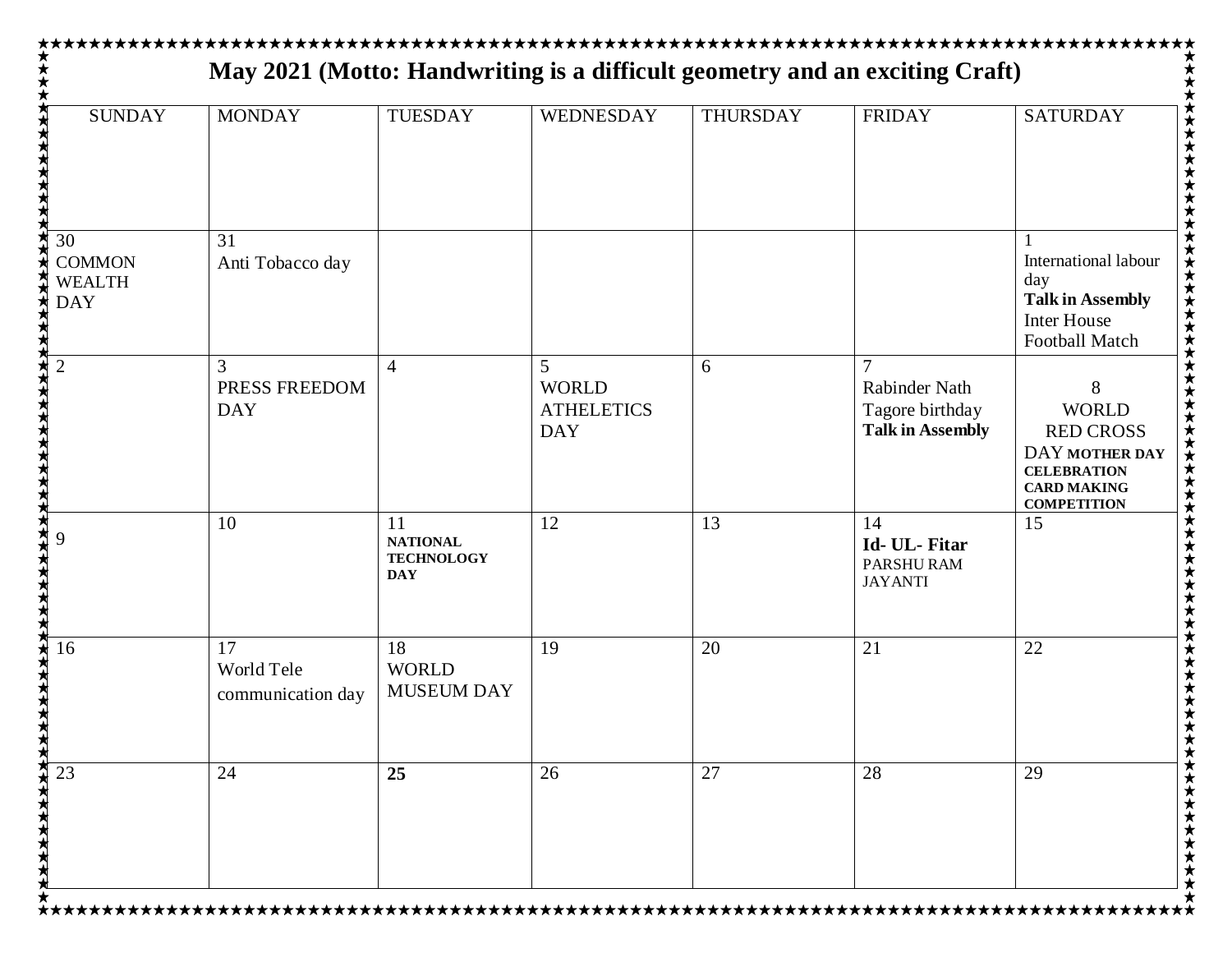| <b>SUNDAY</b> | <b>MONDAY</b>                                                                           | TUESDAY                                                            | WEDNESDAY      | THURSDAY                                          | <b>FRIDAY</b>  | <b>SATURDAY</b>                                       |
|---------------|-----------------------------------------------------------------------------------------|--------------------------------------------------------------------|----------------|---------------------------------------------------|----------------|-------------------------------------------------------|
|               |                                                                                         | <b>WORLD MILK</b><br><b>DAY</b>                                    | $\overline{2}$ | 3<br><b>WORLD</b><br><b>BICYCLE</b><br><b>DAY</b> | $\overline{4}$ | 5<br><b>WORLD</b><br><b>ENVIRONMENT</b><br><b>DAY</b> |
| 6             | 7                                                                                       | 8<br><b>WORLD</b><br><b>OCEAN</b><br><b>DAY</b>                    | 9              | 10                                                | 11             | 12                                                    |
| 13            | 14<br>World blood<br>Donor day<br><b>G. ARJAN DEV</b><br><b>MARTYRDOM</b><br><b>DAY</b> | 15                                                                 | 16             | 17                                                | 18             | 19                                                    |
| 20            | 21<br><b>INTERNATIONAL</b><br>DAY FOR<br><b>YOGA</b>                                    | 22                                                                 | 23             | 24<br><b>KABIR</b><br><b>JAYANTI</b>              | 25             | 26                                                    |
| 27            | 28                                                                                      | 29<br><b>BARSI</b><br><b>MAHARAJA</b><br><b>RANJIT SINGH</b><br>JI | 30             |                                                   |                |                                                       |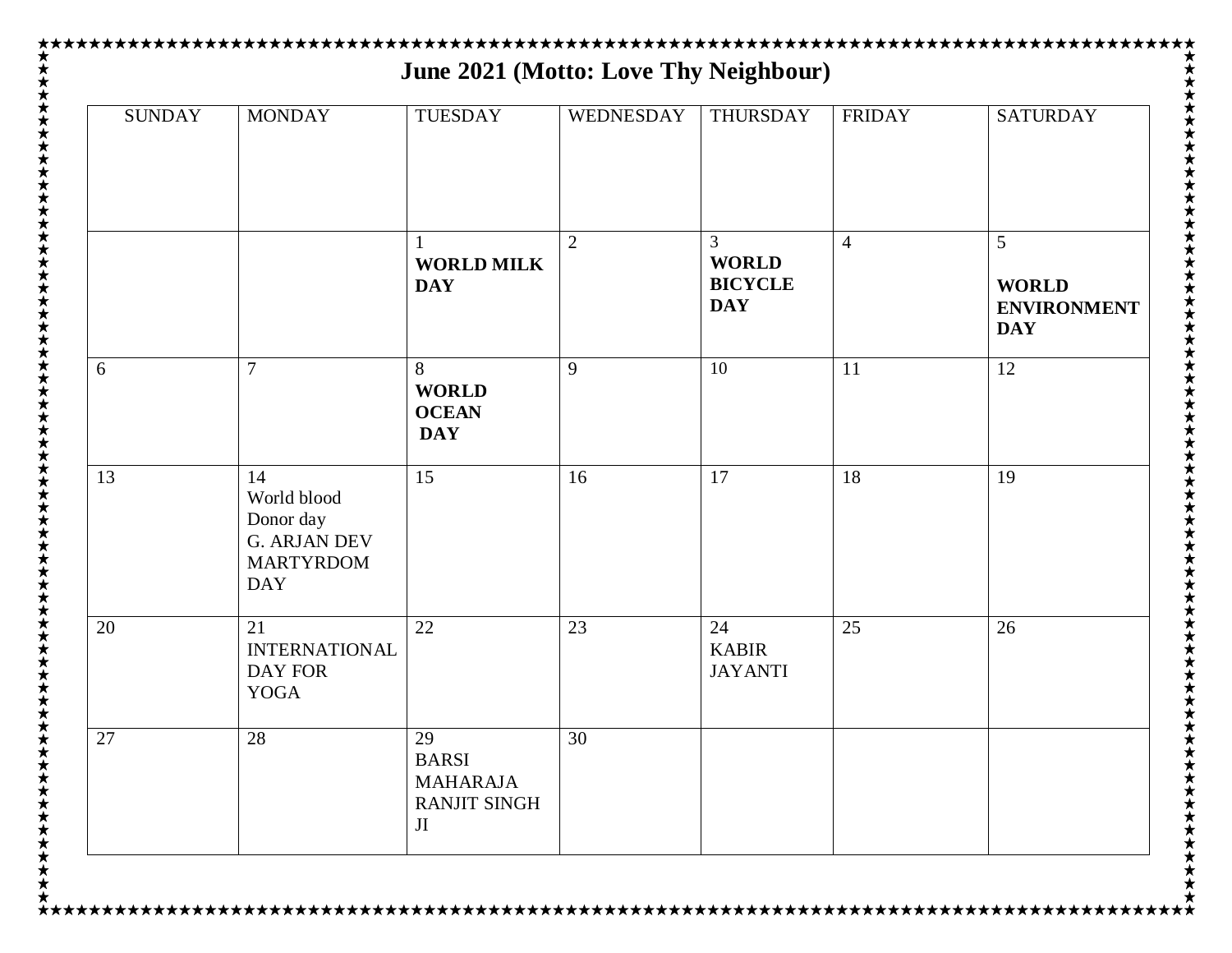| <b>SUNDAY</b>                                         | <b>MONDAY</b>                             | <b>TUESDAY</b> | <b>WEDNESDAY</b>                                     | <b>THURSDAY</b>                                 | <b>FRIDAY</b>  | <b>SATURDAY</b>                                                                             |
|-------------------------------------------------------|-------------------------------------------|----------------|------------------------------------------------------|-------------------------------------------------|----------------|---------------------------------------------------------------------------------------------|
|                                                       |                                           |                |                                                      | <b>DOCTORS DAY</b>                              | $\overline{2}$ | 3<br><b>SCHOOL</b><br><b>RE-OPEN</b>                                                        |
| $\overline{4}$                                        | 5                                         | 6              | $\overline{7}$                                       | 8                                               | 9              | 10                                                                                          |
| 11<br><b>WORLD</b><br><b>POPULATION</b><br><b>DAY</b> | 12                                        | 13             | 14<br><b>ID-UL-JUHA</b><br>(BAKRID)                  | 15                                              | 16             | 17<br><b>INTER HOUSE</b><br><b>KABBADI</b><br><b>MATCH</b><br><b>JUNIOR WING</b>            |
| 18                                                    | 19                                        | 20             | 21                                                   | 22                                              | 23             | 24<br><b>Activity Junior</b><br>Wing<br><b>SCIENCE FAIR</b><br>& QUIZ<br><b>COMPETITION</b> |
| 25                                                    | 26<br><b>KARGIL</b><br><b>VIJAY DIVAS</b> | 27             | 28<br><b>WORLD</b><br><b>HEPATATIS</b><br><b>DAY</b> | 29<br><b>INTERNATIONAL</b><br><b>TIGERR DAY</b> | 30             | 31<br>Holiday<br><b>Martyr Shehed</b><br><b>Uddam Singh</b>                                 |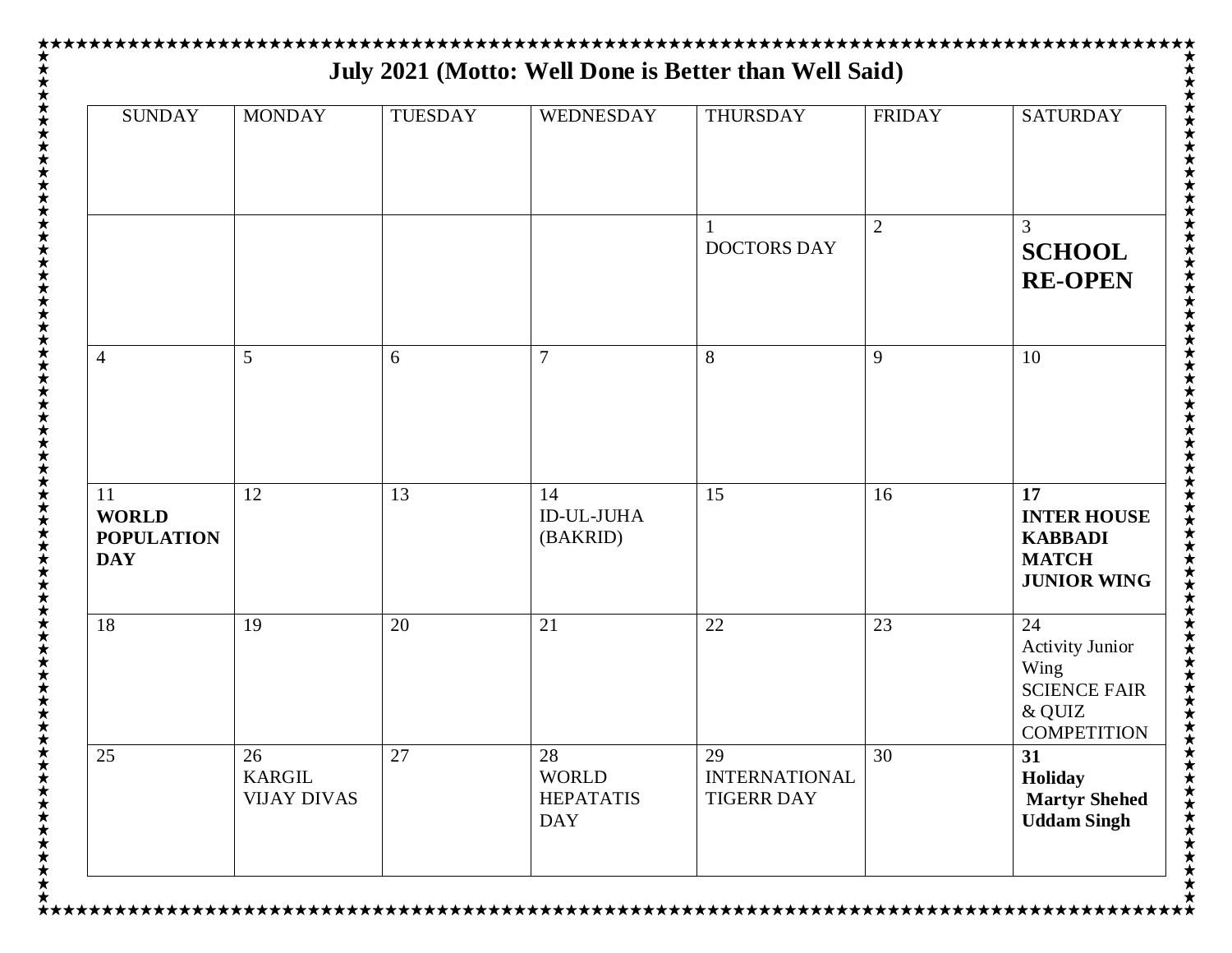## **★★★★★★★★★★★★★★★★★★★★★★★★★★★★★★★★★**★ **August 2021 (Motto: Self help is the best help)**

| <b>SUNDAY</b>                                            | <b>MONDAY</b>     | <b>TUESDAY</b>          | <b>WEDNESDAY</b> | THURSDAY                                                                  | <b>FRIDAY</b>                                    | <b>SATURDAY</b>                                                                  |
|----------------------------------------------------------|-------------------|-------------------------|------------------|---------------------------------------------------------------------------|--------------------------------------------------|----------------------------------------------------------------------------------|
| $\mathbf{1}$                                             | $\overline{2}$    | $\overline{\mathbf{3}}$ | $\overline{4}$   | $\overline{5}$                                                            | 6<br><b>ANTI</b><br><b>NUCLEAR</b><br><b>DAY</b> | $\overline{7}$                                                                   |
| 8<br><b>WORLD</b><br><b>SENIOR</b><br><b>CITIZEN DAY</b> | 9                 | 10                      | 11               | 12<br><b>INTER</b><br>NATIONAL YOUTH<br><b>DAY</b>                        | 13                                               | 14<br><b>INTER HOUSE</b><br><b>KABBADI</b><br><b>MATCH</b><br><b>SENIOR WING</b> |
| 15<br>Independence<br><b>Day</b>                         | 16                | 17                      | 18               | 19<br><b>WORLD</b><br><b>PHOTOGRAPHY</b><br><b>DAY</b><br><b>MUHARRAM</b> | 20                                               | 21<br><b>RAKHI</b><br><b>MAKING</b><br><b>Competition</b>                        |
| 22<br><b>Raksha</b><br><b>Bandhan</b>                    | 23                | 24                      | 25               | 26                                                                        | 27                                               | 28                                                                               |
| 29<br><b>NATIONAL</b><br><b>SPORTS DAY</b>               | 30<br>Janmashtami | $\overline{31}$         |                  |                                                                           |                                                  |                                                                                  |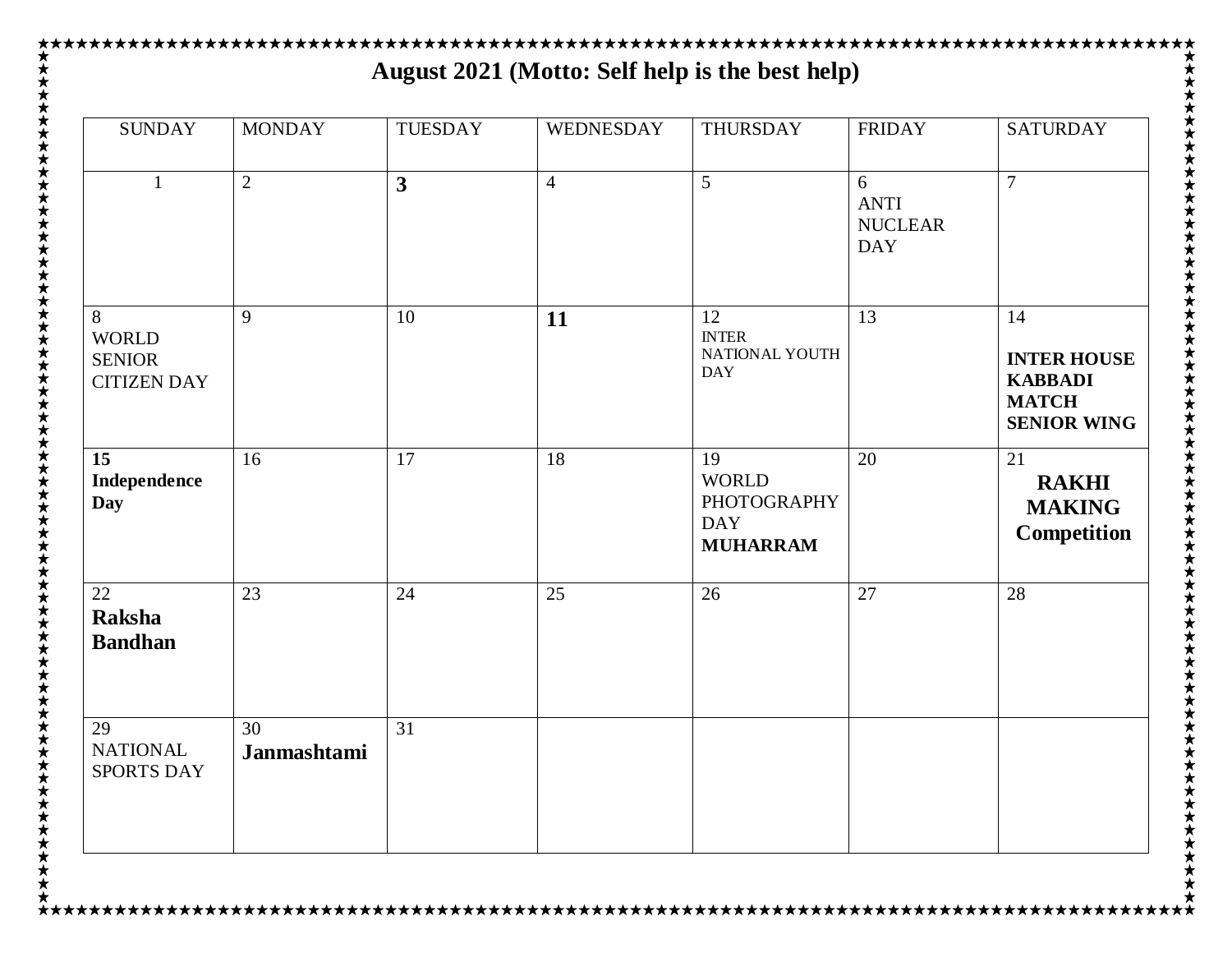## **September 2021 (Motto: The Essential Thing is Not to Find, But to Absorb What We Find )**

| <b>SUNDAY</b>                 | <b>MONDAY</b>                            | TUESDAY                                                                                                                   | WEDNESDAY                                                                                   | THURSDAY                               | <b>FRIDAY</b> | <b>SATURDAY</b>                                          |
|-------------------------------|------------------------------------------|---------------------------------------------------------------------------------------------------------------------------|---------------------------------------------------------------------------------------------|----------------------------------------|---------------|----------------------------------------------------------|
|                               |                                          |                                                                                                                           |                                                                                             | $\overline{2}$                         | 3             | $\overline{4}$<br><b>SPEEL BEE</b><br><b>COMPETITION</b> |
| 5<br>Teacher's<br>Day         | 6                                        | 7<br><b>FORGIVNESS</b><br><b>DAY</b><br><b>FIRSTPARKASH</b><br><b>PURAB SHRI</b><br><b>GURU GRANTH</b><br><b>SAHIB JI</b> | 8<br><b>INTERNATIONAL</b><br><b>LITERACY</b><br><b>DAY</b>                                  | 9                                      | 10            | 11                                                       |
| 12<br>SARAGARHI<br><b>DAY</b> | 13                                       | 14<br><b>HINDI</b><br><b>DIVAS</b><br><b>POEM COMP</b>                                                                    | 15<br><b>ENGINEERS</b><br><b>DAY</b>                                                        | 16<br><b>WORLD</b><br><b>OZONE DAY</b> | 17            | 18                                                       |
| 19                            | 20                                       | 21                                                                                                                        | 22<br><b>WORLD</b><br><b>CANCER FREE</b><br><b>DAY</b><br><b>AUTUMNAL</b><br><b>EQUINOX</b> | 23                                     | 24            | 25                                                       |
| 26                            | 27<br><b>WORLD</b><br><b>TOURISM DAY</b> | 28<br><b>S. BHAGAT SINGH</b><br><b>BIRTHDAY</b><br><b>WORLD RABIES</b><br><b>DAY</b>                                      | 29<br>WORLD HEART<br><b>DAY</b><br><b>AGERSEN</b><br><b>JAYANTI</b>                         | 30                                     |               |                                                          |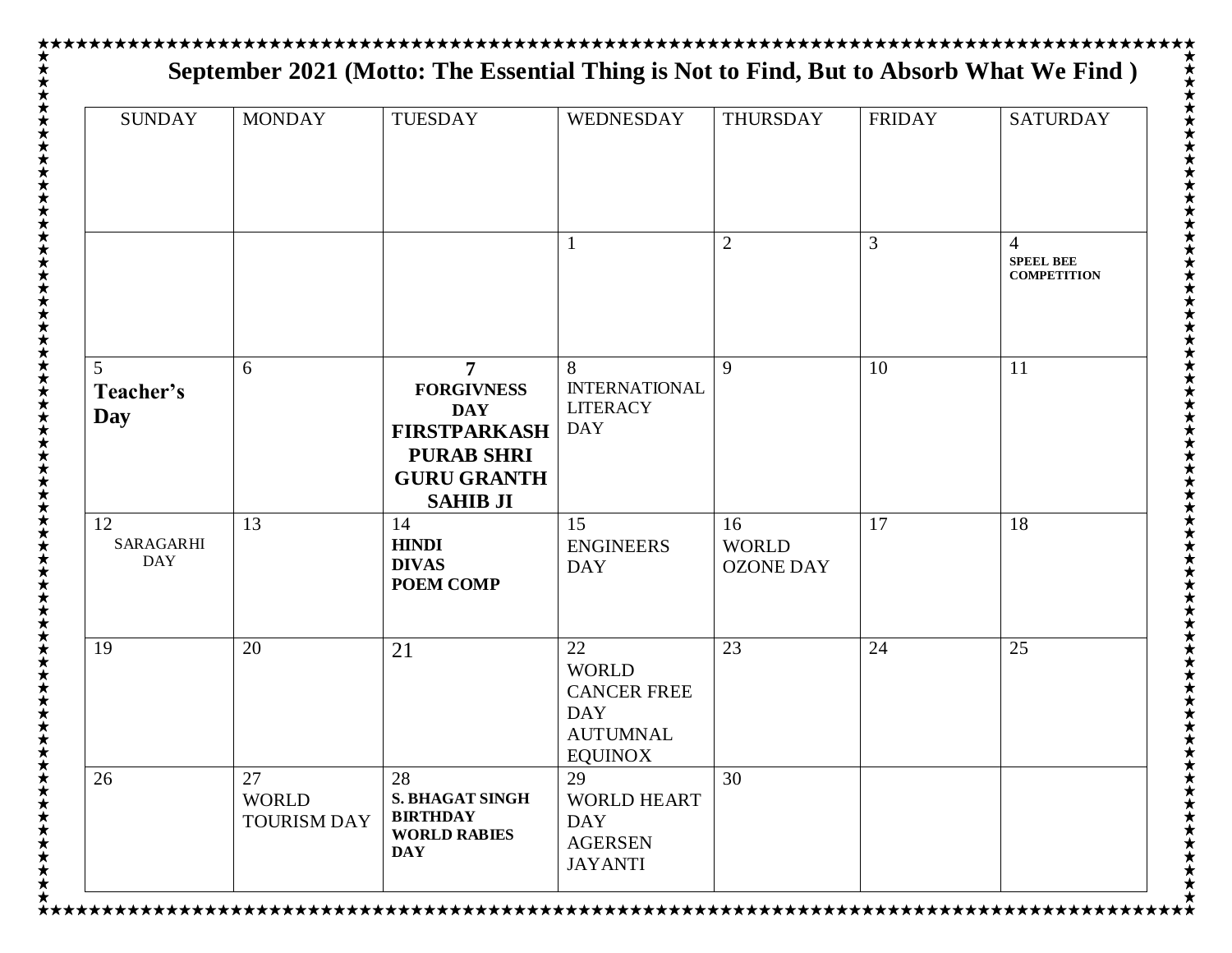| <b>SUNDAY</b>                                                           | <b>MONDAY</b>                                                         | <b>TUESDAY</b>   | WEDNESDAY            | <b>THURSDAY</b>                                             | <b>FRIDAY</b>                                                  | <b>SATURDAY</b>                                                                                                    |
|-------------------------------------------------------------------------|-----------------------------------------------------------------------|------------------|----------------------|-------------------------------------------------------------|----------------------------------------------------------------|--------------------------------------------------------------------------------------------------------------------|
|                                                                         |                                                                       |                  |                      |                                                             |                                                                |                                                                                                                    |
| 31<br>$\mathbf{1}$                                                      |                                                                       |                  |                      |                                                             |                                                                | $\overline{2}$<br>Gandhi<br>jayanti                                                                                |
|                                                                         |                                                                       |                  |                      |                                                             |                                                                | <b>Holiday</b>                                                                                                     |
| 3<br><b>WORLD</b><br><b>NATURE DAY</b>                                  | $\overline{4}$<br><b>WORLD</b><br><b>ANIMAL</b><br><b>WELFARE DAY</b> | 5                | 6                    | $\overline{7}$<br><b>MAHARAJA</b><br><b>AGRASEN JAYANTI</b> | 8<br><b>INDIAN AIR FORCE</b><br><b>DAY</b>                     | 9<br><b>WORLD</b><br>POST OFFICE<br><b>DAY</b>                                                                     |
| 10                                                                      | 11                                                                    | 12               | 13                   | 14                                                          | 15<br><b>Dussehra</b>                                          | 16<br><b>WORLD FOOD</b><br><b>DAY</b><br><b>BIRTHDAY</b><br><b>BABA BANDA</b><br><b>SINGH JI</b><br><b>BAHADUR</b> |
| 17                                                                      | 18                                                                    | 19<br>Id-e-Milad | 20<br>Balmiki Jayant | 21                                                          | 22<br><b>BIRTHDAY</b><br><b>GURU RAM DAS</b><br>J <sub>I</sub> | 23                                                                                                                 |
| 24<br><b>UNITED</b><br><b>NATIONS</b><br>DAY (DURGA<br>ASTAMI)<br>Karwa | 25                                                                    | 26               | 27                   | 28<br><b>INTERNATIONAL</b><br><b>ANIMATION DAY</b>          | 29                                                             | 30                                                                                                                 |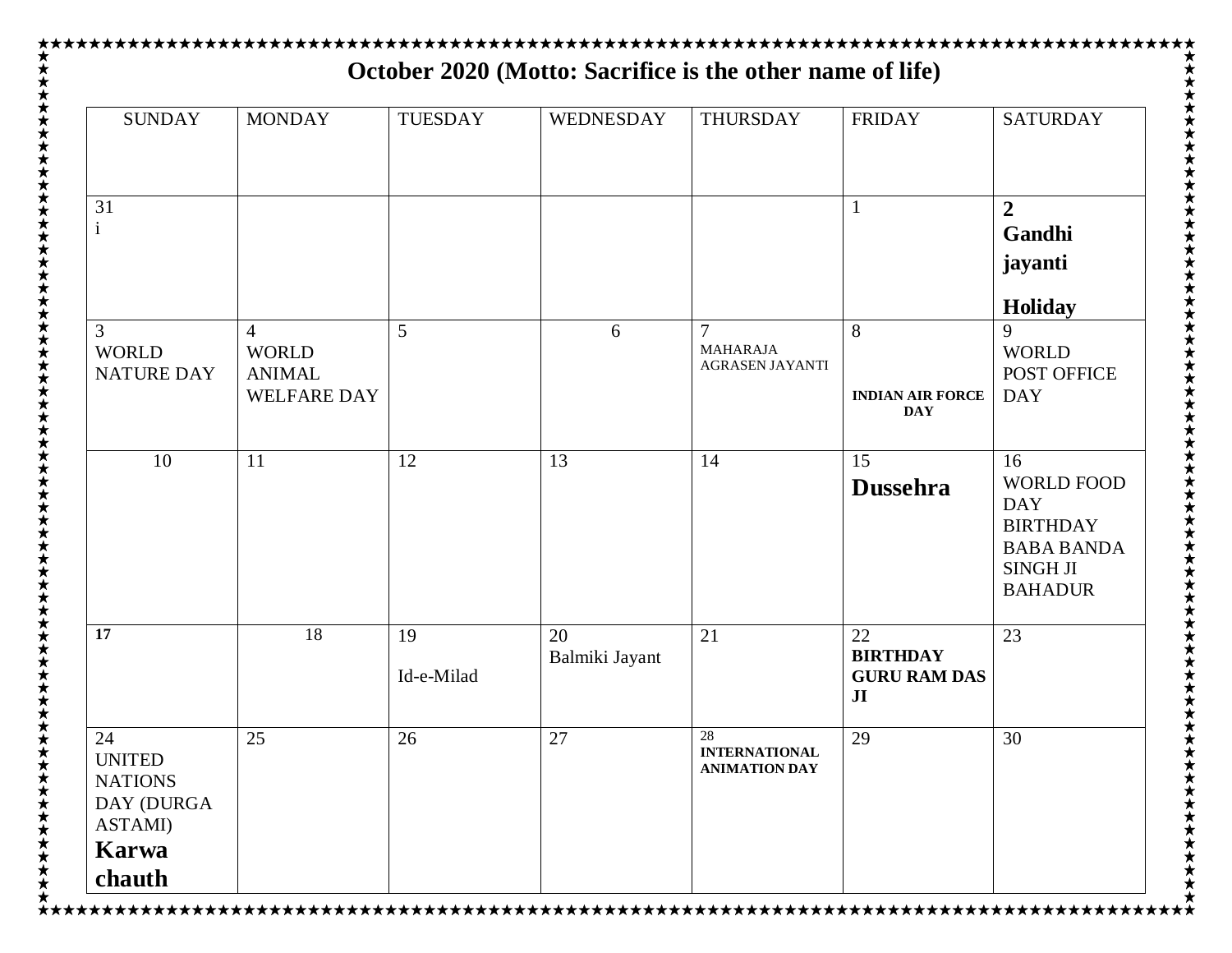| <b>SUNDAY</b>                                                   | <b>MONDAY</b>                                              | TUESDAY                                            | WEDNESDAY | THURSDAY                                                | <b>FRIDAY</b>                                                                 | <b>SATURDAY</b>                                     |
|-----------------------------------------------------------------|------------------------------------------------------------|----------------------------------------------------|-----------|---------------------------------------------------------|-------------------------------------------------------------------------------|-----------------------------------------------------|
|                                                                 | <b>NEW PUNJAB</b><br><b>DAY</b>                            | $\overline{2}$                                     | 3         | $\overline{4}$<br><b>DIWALI</b>                         | 5<br><b>VISHWAKARMA</b><br><b>DAY</b>                                         | 6<br>1                                              |
| $\overline{7}$                                                  | 8<br><b>WORLD</b><br><b>RADIOLOGY</b><br><b>DAY</b>        | 9<br><b>LEGAL</b><br><b>SERVICES</b><br><b>DAY</b> | 10        | 11<br><b>NATIONAL</b><br><b>EDUCATION</b><br><b>DAY</b> | 12                                                                            | 13<br><b>WORLD</b><br><b>KINDNESS</b><br><b>DAY</b> |
| 14<br><b>Children Day</b><br><b>(NEHRU)</b><br><b>JAYANTI</b> ) | 15<br><b>VISHAVKARMA</b><br><b>DIVAS</b><br><b>HOLIDAY</b> | 16<br><b>BHAIYA DOOJ</b>                           | 17        | 18                                                      | 19<br><b>GURU NANAK</b><br><b>DEV JI</b><br><b>BIRTHDAY</b><br><b>HOLIDAY</b> | 20                                                  |
| 21<br><b>WORLD</b><br><b>TELEVISION</b><br><b>DAY</b>           | 22                                                         | 23                                                 | 24        | 25                                                      | 26                                                                            | 27                                                  |
| 28                                                              | 29                                                         | 30                                                 |           |                                                         |                                                                               |                                                     |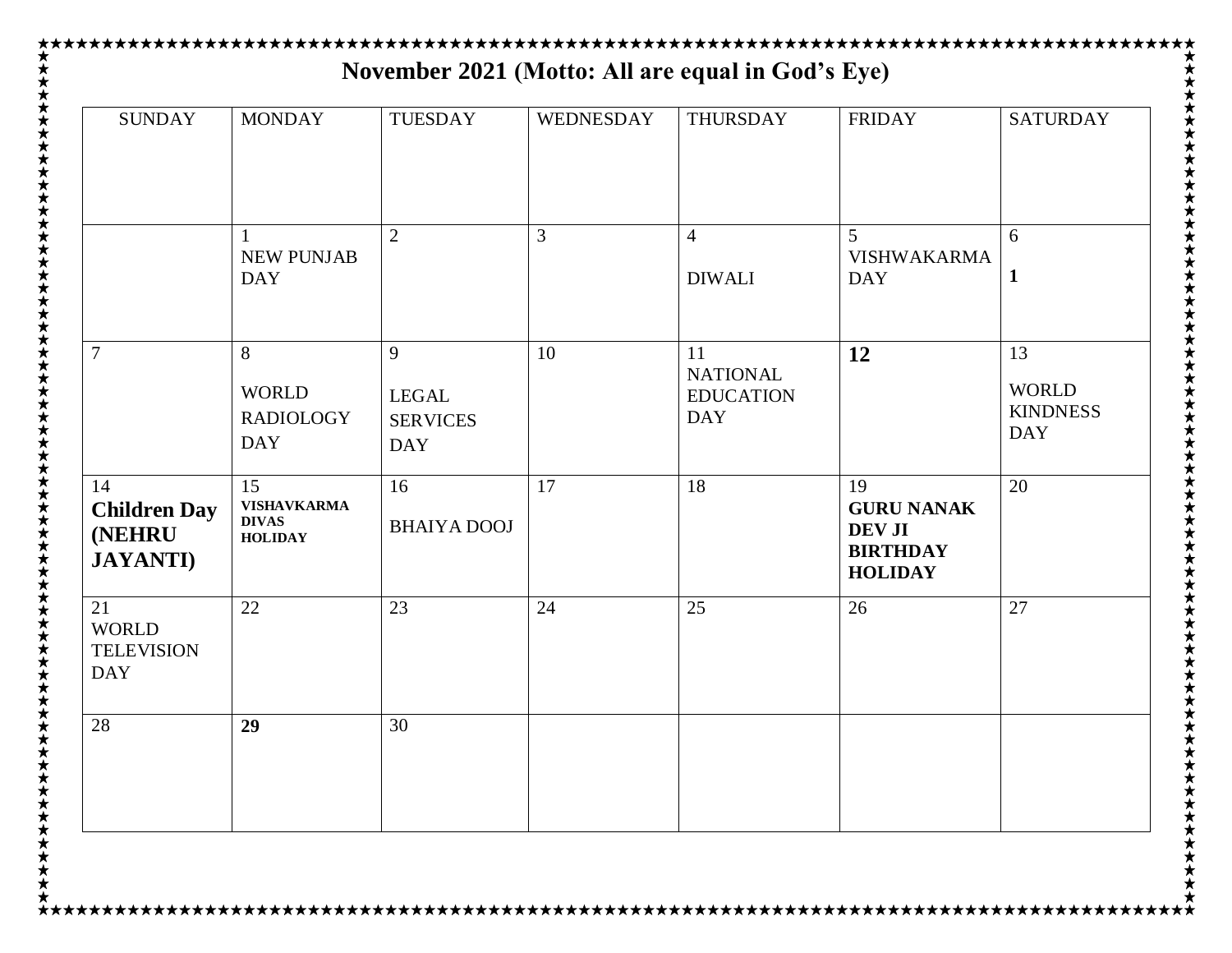| <b>SUNDAY</b>                          | <b>MONDAY</b> | <b>TUESDAY</b>                                                                          | <b>WEDNESDAY</b>                                                 | THURSDAY                                                                                     | <b>FRIDAY</b>                          | <b>SATURDAY</b>                                   |
|----------------------------------------|---------------|-----------------------------------------------------------------------------------------|------------------------------------------------------------------|----------------------------------------------------------------------------------------------|----------------------------------------|---------------------------------------------------|
|                                        |               |                                                                                         | <b>WORLD AIDS</b><br><b>DAY</b>                                  | $\overline{2}$                                                                               | 3                                      | 4<br><b>INDIAN NAVY</b><br><b>DAY</b>             |
| 5                                      | 6             | $\overline{7}$<br><b>INDIAN</b><br><b>ARMED</b><br><b>FORCES DAY</b><br><b>FLAG DAY</b> | 8<br><b>MARTYRDOM</b><br>DAY OF GURU<br><b>TEG BAHADUR</b><br>JI | 9<br><b>OLIDAY</b><br><b>INTERNATIONAL</b><br><b>ANTI</b><br><b>CORRUPTION</b><br><b>DAY</b> | 10                                     | 11<br><b>INTERNATIONAL</b><br><b>MOUNTAIN DAY</b> |
| 12                                     | 13            | 14<br><b>WORLD ENERGY</b><br><b>CONSERVATION</b><br><b>DAY</b>                          | 15                                                               | 16<br><b>VIJAY</b><br><b>DIVAS</b>                                                           | 17                                     | 18<br><b>MINORITY</b><br><b>RIGHTS DAY</b>        |
| 19                                     | 20            | 21<br><b>SHORTEST</b><br><b>DAY OF THE</b><br><b>YEAR</b>                               | 22<br><b>NATIONAL</b><br><b>MATHEMATICS</b><br><b>DAY</b>        | 23<br><b>KISAN DIVAS</b>                                                                     | 24                                     | 25<br><b>HOLIDAY</b><br>X' MAS DAY                |
| 26<br><b>WINTER</b><br><b>VACATION</b> | 27            | 28<br><b>WINTER</b><br><b>VACATION</b>                                                  | 29<br><b>WINTER</b><br><b>VACATION</b>                           | 30<br><b>WINTER</b><br><b>VACATION</b>                                                       | 31<br><b>WINTER</b><br><b>VACATION</b> |                                                   |

★  $\star$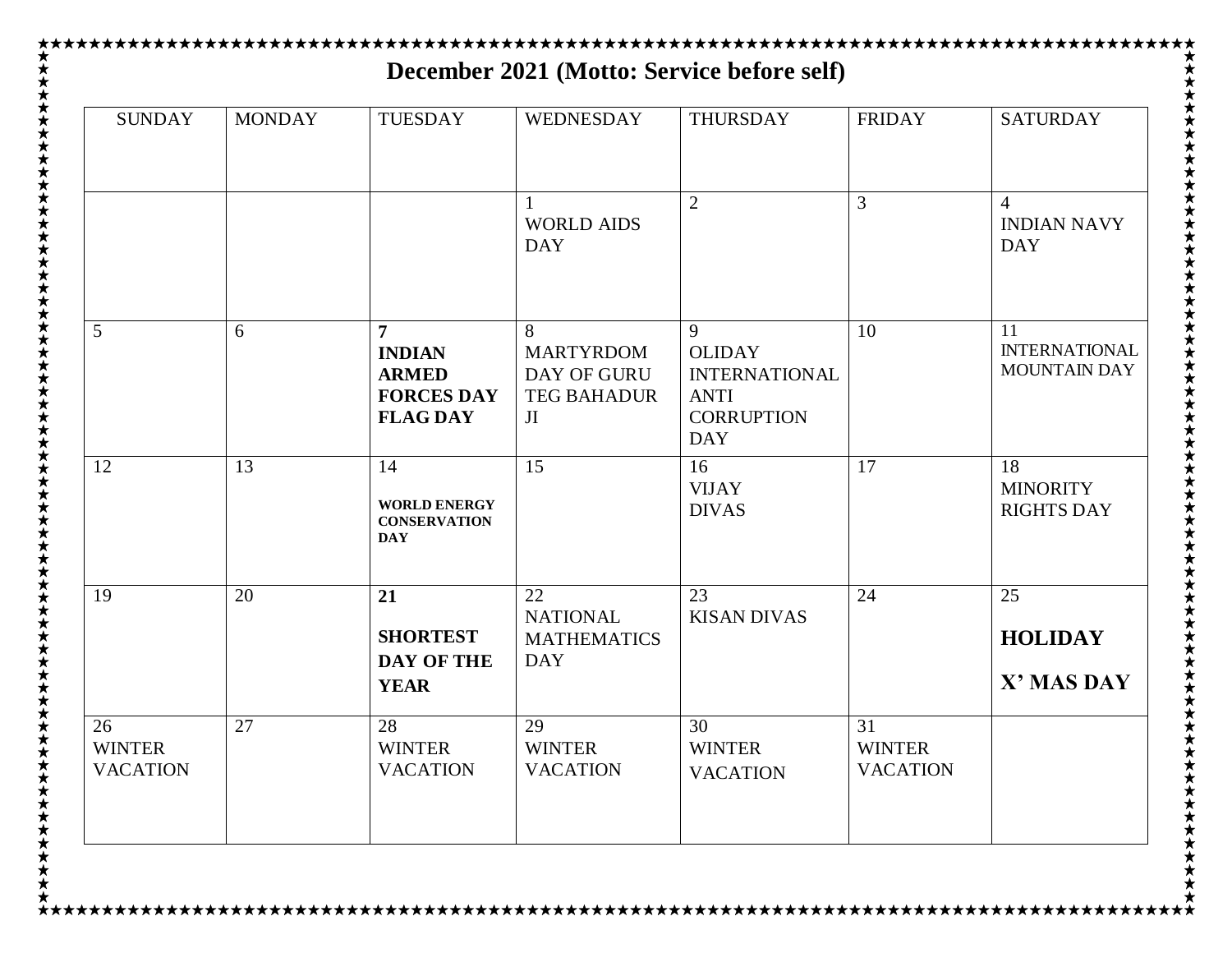| <b>SUNDAY</b>                                                                                                | <b>MONDAY</b>                                      | <b>TUESDAY</b>                                                                                | WEDNESDAY                                                     | <b>THURSDAY</b>                         | <b>FRIDAY</b>                             | <b>SATURDAY</b>       |
|--------------------------------------------------------------------------------------------------------------|----------------------------------------------------|-----------------------------------------------------------------------------------------------|---------------------------------------------------------------|-----------------------------------------|-------------------------------------------|-----------------------|
| 30<br><b>MARTYR DAY</b>                                                                                      | 31                                                 |                                                                                               |                                                               |                                         |                                           | $\mathbf{1}$          |
| <b>MAHATAMA</b><br><b>GANDHI JI</b>                                                                          |                                                    |                                                                                               |                                                               |                                         |                                           |                       |
| $\overline{2}$                                                                                               | $\overline{3}$                                     | $\overline{4}$<br><b>WORLD</b><br><b>BRAILLE DAY</b>                                          | 5                                                             | 6                                       | $\overline{7}$                            | 8                     |
| 9<br><b>PARVASI</b><br><b>BHARATIYA</b><br>DIVAS (NRI DAY)<br><b>BIRTHDAY GURU</b><br><b>GOBIND SINGH JI</b> | 10<br><b>WORLD HINDI</b><br><b>DAY</b>             | 11<br><b>DEATH</b><br><b>ANNIVERSERY OF</b><br><b>LAL BAHADUR</b><br><b>SASHTARI</b><br>$P-6$ | 12<br><b>SWAMI</b><br><b>VIVEKANAND JI</b><br><b>BIRTHDAY</b> | 13<br><b>MELA MAGHI</b><br><b>LOHRI</b> | 14                                        | 15<br><b>ARMY DAY</b> |
| 16                                                                                                           | 17                                                 | 18                                                                                            | 19                                                            | 20                                      | 21                                        | 22                    |
| 23                                                                                                           | 24                                                 | 25                                                                                            | 26                                                            | 27                                      | 28                                        | 29                    |
| NETA JI SUBASH<br><b>CHANDER BOSE</b><br><b>BIRTHDAY</b>                                                     | <b>NATIONAL</b><br><b>GIRL CHILD</b><br><b>DAY</b> | <b>NATIONAL</b><br><b>VOTER DAY</b><br><b>SLOGEN</b><br><b>WRITING</b><br><b>COMPETITION</b>  | <b>Republic</b><br><b>Day</b>                                 |                                         | <b>LALA LAZPAT</b><br><b>RAI BIRTHDAY</b> |                       |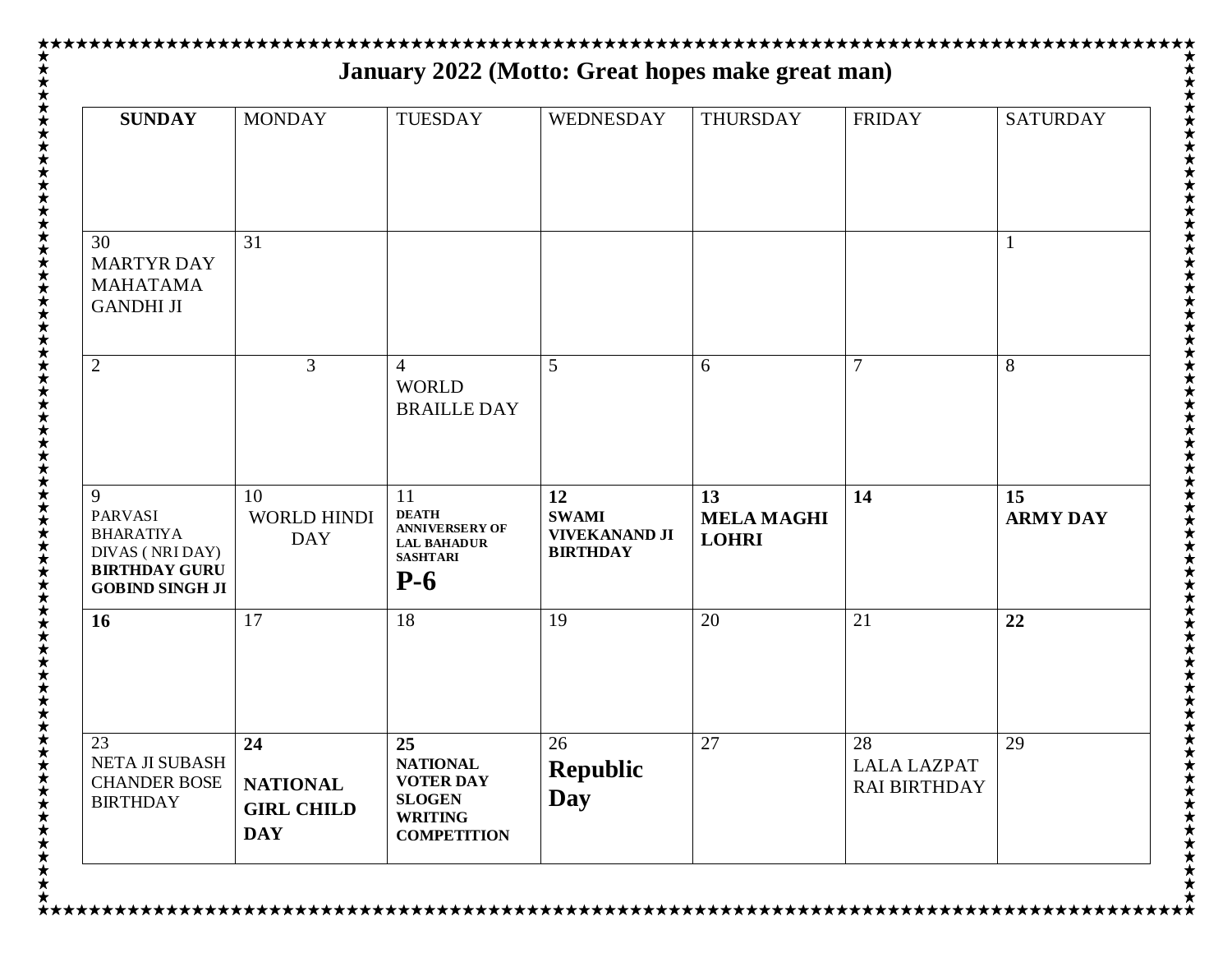| <b>SUNDAY</b>                                    | <b>MONDAY</b>                               | <b>TUESDAY</b> | WEDNESDAY                                             | THURSDAY | <b>FRIDAY</b>  | <b>SATURDAY</b>                                                         |
|--------------------------------------------------|---------------------------------------------|----------------|-------------------------------------------------------|----------|----------------|-------------------------------------------------------------------------|
|                                                  |                                             |                | $\overline{2}$<br><b>WORLD</b><br><b>CANCER DAY</b>   | 3        | $\overline{4}$ | 5<br><b>Basant</b><br>Panchmi                                           |
| 6                                                | $\overline{7}$                              | 8              | 9                                                     | 10       | 11             | 12<br><b>NATIONAL</b><br>PRUDUCTIVIT<br><b>YDAY</b><br><b>DARWINDAY</b> |
| 13<br><b>WORLD RADIO</b><br><b>DAY</b>           | 14                                          | 15             | 16<br><b>GURU</b><br><b>RAVIDAS</b><br><b>JAYANTI</b> | 17       | 18             | 19                                                                      |
| 20<br><b>DAY FOR</b><br>SOCIAL<br><b>JUSTICE</b> | 21                                          | 22             | 23                                                    | 24       | 25             | 26                                                                      |
| 27                                               | 28<br><b>NATIONAL</b><br><b>SCIENCE DAY</b> |                |                                                       |          |                |                                                                         |

★